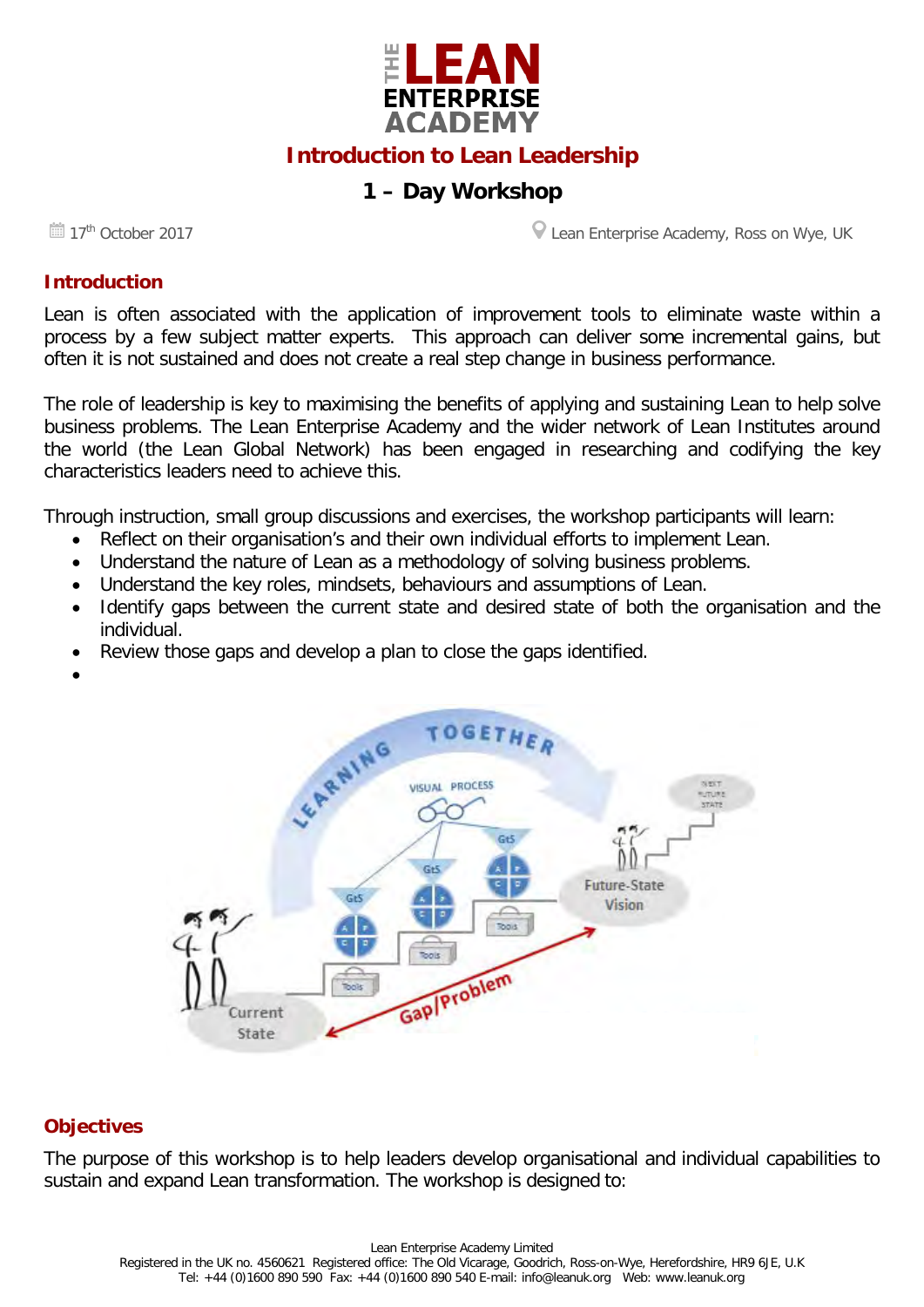

- Articulate and engage leaders in understanding the fundamentals of Lean thinking and Lean transformation process, and their role in taking an organisation to the next level of performance.
- Engage leaders in thinking about their business problem situation and their role in addressing it.

#### **Workshop Benefits**

Through instruction, small group discussions and exercises, the workshop participants will:

- Reflect on their organisation's efforts to implement Lean.
- Understand the nature of Lean as a methodology of problem solving that helps organisations learn and develop capabilities for growth and improvement.
- Identify gaps between the current state of the organisation and the desired state.
- Reflect on their own individual efforts to implement Lean.
- Understand the key roles, mindsets, behaviours and assumptions of Lean leaders that support the development of a sustainable culture of problem solving.
- Identify gaps between the current roles, mindsets, behaviours and assumptions and those of a Lean leader.
- Review those gaps (both at the organisational and individual levels) and develop a plan to close the gaps identified.

#### **Agenda**

- Conduct a reflection on what your organisation has done so far to improve performance
- Discuss strategies organisations use to grow and improve
- Overview of the Lean Management System:
	- o Purpose
	- o Process
	- o People
	- o PDCA
- Identify gaps between your organisation's current and desired state
- Conduct a reflection on what you have done as a leader that has had a big impact in the organisation
- Discuss the key roles, mindsets, behaviours and assumptions of Lean leaders
- Identify gaps between your organisation's current and desired state for leadership
- Use organizational and individual Lean assessments to develop a plan to move forward

#### **Related Books**

- [Lead with Respect](http://www.leanuk.org/shop/all-lean-book-shop-lean-enterprise-academy/lead-with-respect)
- [Managing to Learn](http://www.leanuk.org/shop/all-lean-book-shop-lean-enterprise-academy/managing-to-learn)
- [The Toyota Way](http://www.leanuk.org/shop/all-lean-book-shop-lean-enterprise-academy/the-toyota-way)
- [Toyota Kata](http://www.leanuk.org/shop/all-lean-book-shop-lean-enterprise-academy/toyota-kata)
- [Lean Thinking](http://www.leanuk.org/shop/all-lean-book-shop-lean-enterprise-academy/lean-thinking)
- [Lean Manager](http://www.leanuk.org/shop/all-lean-book-shop-lean-enterprise-academy/the-lean-manager)
- **[Learning to See](http://www.leanuk.org/shop/all-lean-book-shop-lean-enterprise-academy/learning-to-see)**